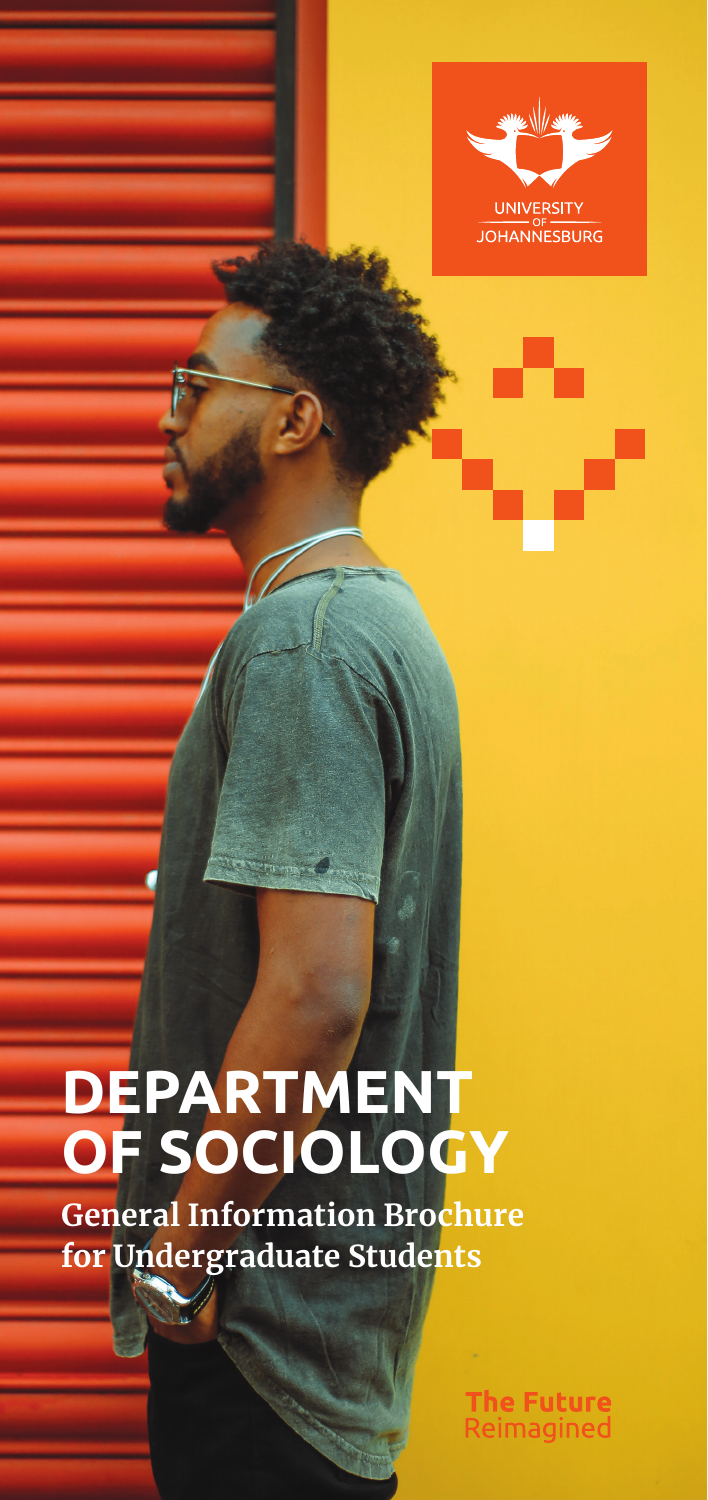What does it mean to understand the world in which you live? What will your contribution be to this changing world? How do your own experiences and life chances compare to those of others?

#### **What is Sociology?**

- Sociology is the study of social life, social change, and the social causes and consequences of human behaviour.
- Sociologists investigate how groups, organisations and societies function. Sociology encourages critical thinking and urges one to challenge preconceived ideas – traits that are highly valued by prospective employers.
- Sociologists study race, social class and gender division; issues in the family, the workplace, and the state; politics and sport; the meanings of decolonisation and the Fourth Industrial Revolution; causes and consequences of xenophobia, crime, gender violence, poverty, unemployment, religious cults, and social movements; the meanings of shared cultural beliefs and practices; and social divisions and stratification including gender and sexuality.
- Successful sociology students impress employers with their broader understanding of these issues and with their range of practical skills. In fact, few fields have such broad scope and relevance for research, theory, and application of knowledge.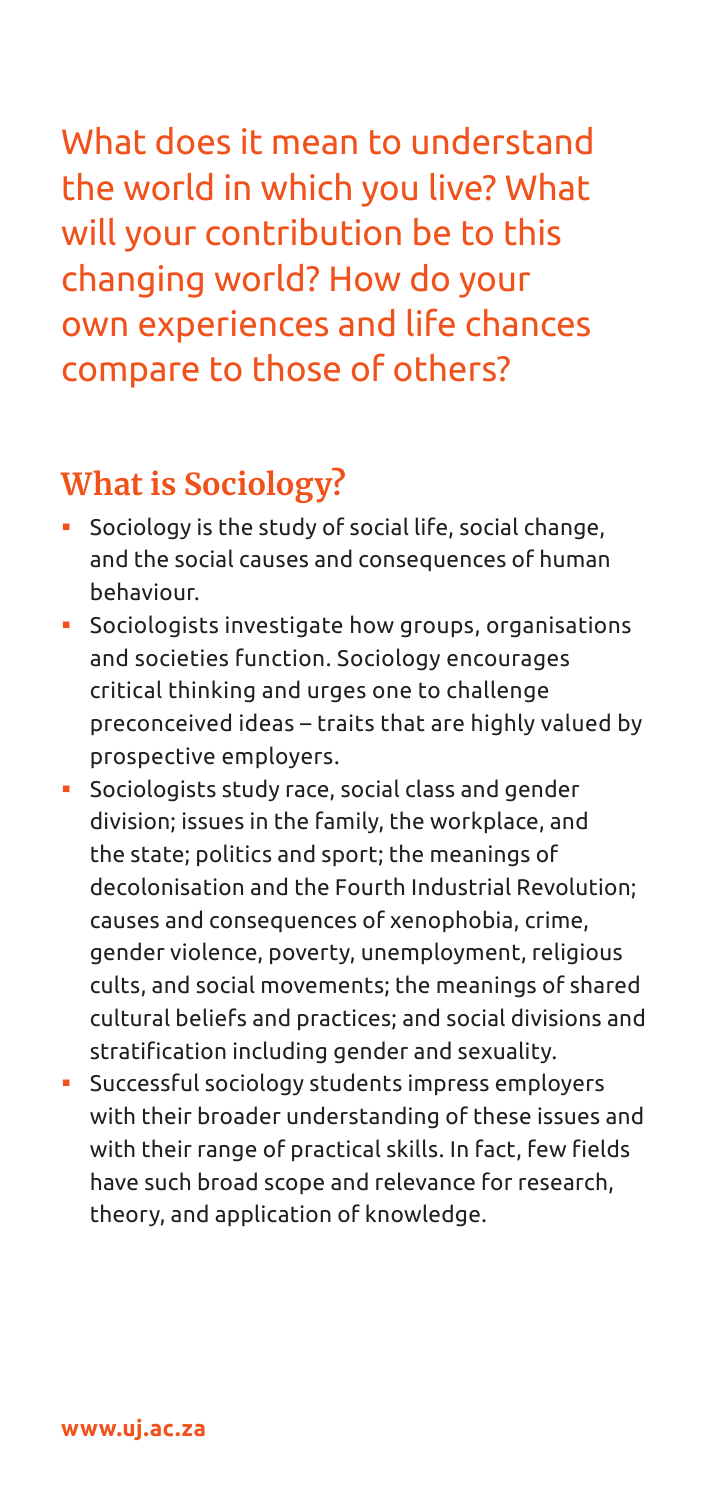## **What research skills do you gain with Sociology?**

- Sociology not only asks questions about society, but it provides students the ability to answer such questions, through a combination of critical thinking, practical and research skills.
- Sociological research takes many forms, but generally, it involves empirical fieldwork where students study real life issues among people.
- Students will learn how to design, collect and statistically analyse data from surveys of large numbers of people, or through in-depth interviews with individuals to understand their experiences and perceptions.
- Students will engage with groups through participant observation, where the researcher participates in and observes the group's daily activities. The training in research methodology that sociology offers for undergraduate and postgraduate students is a very valuable skill, one that can be applied in many different work situations.

## **Sociology prepares you for a career in a variety of sectors including:**

- Social Policy planning and analyses
- **Industrial relations officer**
- Human resources
- **Social research**
- Academia
- **Journalism and media related jobs**
- NGO and public service
- **Trade union sector**
- Organisational development
- **Conflict resolution**
- **Community development**
- **Research and development**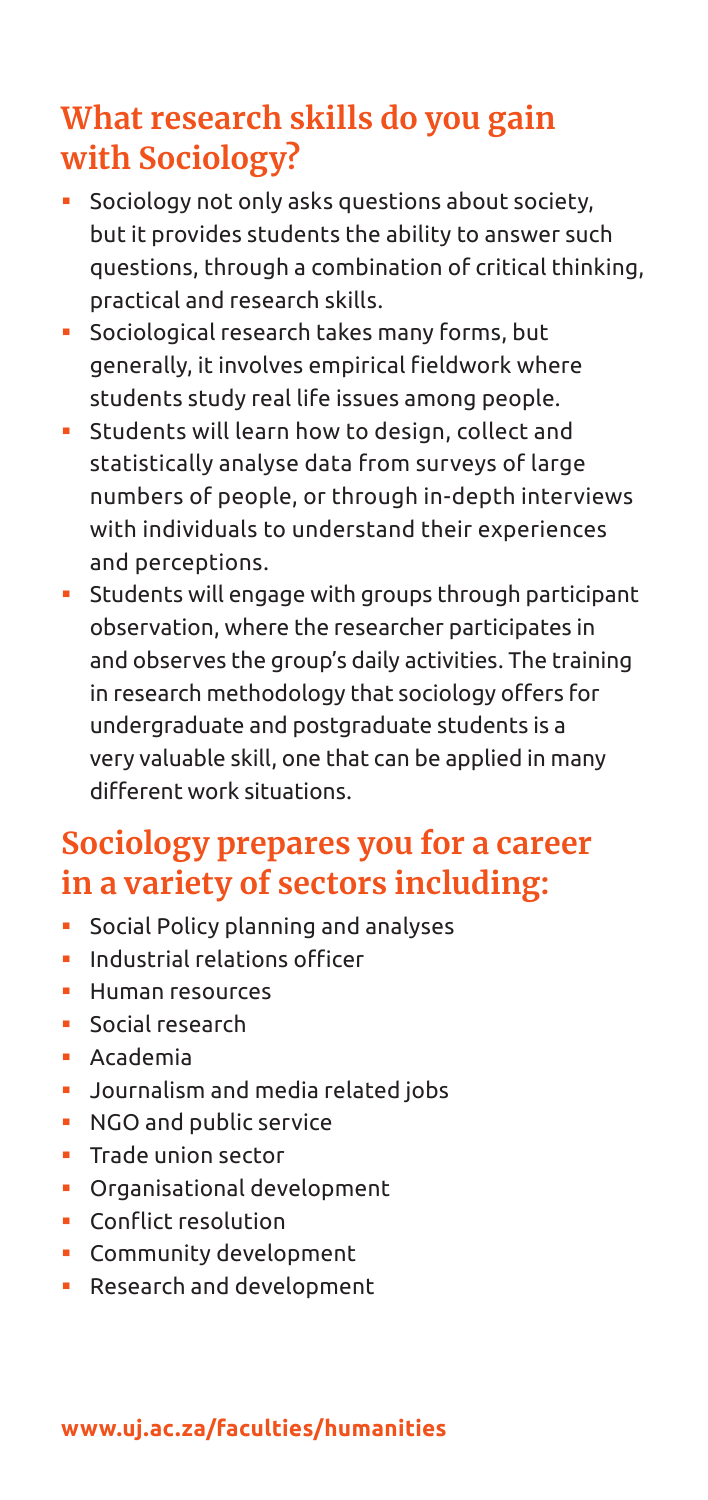# **Faculty members**

#### **The Department of Sociology is a team of 17 sociologists who, together**

- Teach about 2000 undergraduate students each semester and supervise over 100 postgraduates.
- Host a long-standing public seminar series for Johannesburg region.
- **Provide essential training in research and** sociological practice.
- The department is also accredited by The Commission on the Accreditation of Programs in Applied and Clinical Sociology (CAPACS), which is a prestigious recognition of our Honours programme, by an international body.

## **Funding opportunities at UJ**

The National Student Financial Aid Scheme (NSFAS) is by far the biggest single source of student support in the nation. It combines loans and bursaries, with parts of the initial loan being converted into a bursary as you progress successfully towards a qualification.

It provides loans to academically deserving but financially needy students who wish to study at one of South Africa's public higher institutions. The loan is for full-time undergraduate students with South African citizenship.

For more information on other funding opportunities, please visit:

https://www.uj.ac.za/postgraduate/Documents/UJ\_ PostgradOpportunities2018-2019.pdf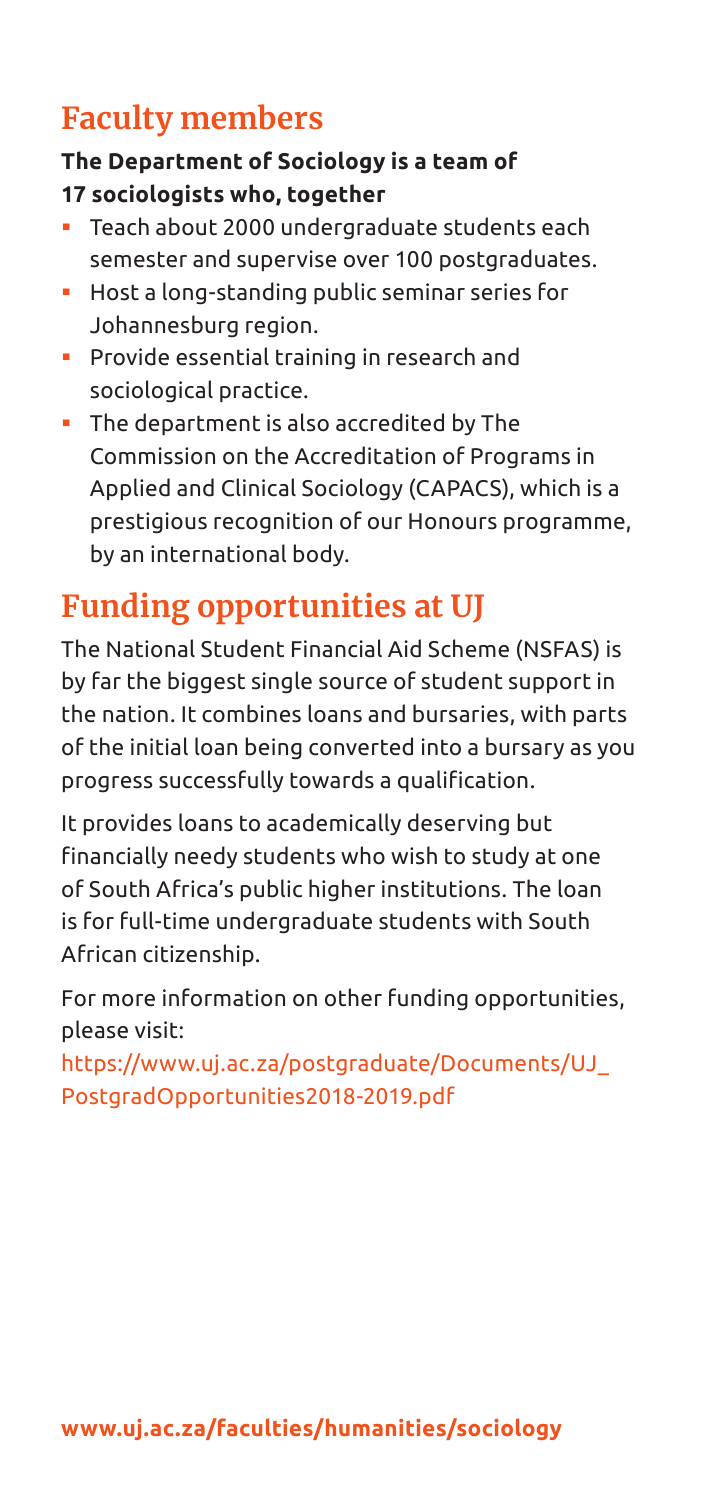# **Why study at the University of Johannesburg?**

- The University of Johannesburg (UJ) vibrant, multicultural and dynamic – shares the pace and energy of cosmopolitan Johannesburg, the city whose name it carries.
- UJ has about 50 000 students including about 7 000 postgraduates, on its four campuses. UJ is the first and only African university admitted to the highly respected consortium of 28 research-intensive universities in the world, Universitas21.
- Since 2017, UJ has been included in the Academic Ranking of World Universities (ARWU), having been placed 4th in South Africa. ARWU is the most prestigious global ranking system in the world, and is a system that is heavily focused on research quality and impact.

### **The undergraduate programme consists of several exciting modules:**

#### **SOCIOLOGY 1**

The Individual and Society

- **Theory & Family**
- **Deviance & Religion**
- Social Divisions
- Power & Workplace
- Inequality

#### **SOCIOLOGY 2**

Social Relations

- Group Dynamics
- Conflict Studies

Clinical Sociology

- Principles of Clinical Sociology
- Population Dynamics

#### **SOCIOLOGY 3**

Sociology at Work

- Research Methodology
- Sociology of Work

Classical and Contemporary Theory

- Globalisation
- **Sociological Theory**
- Research Project